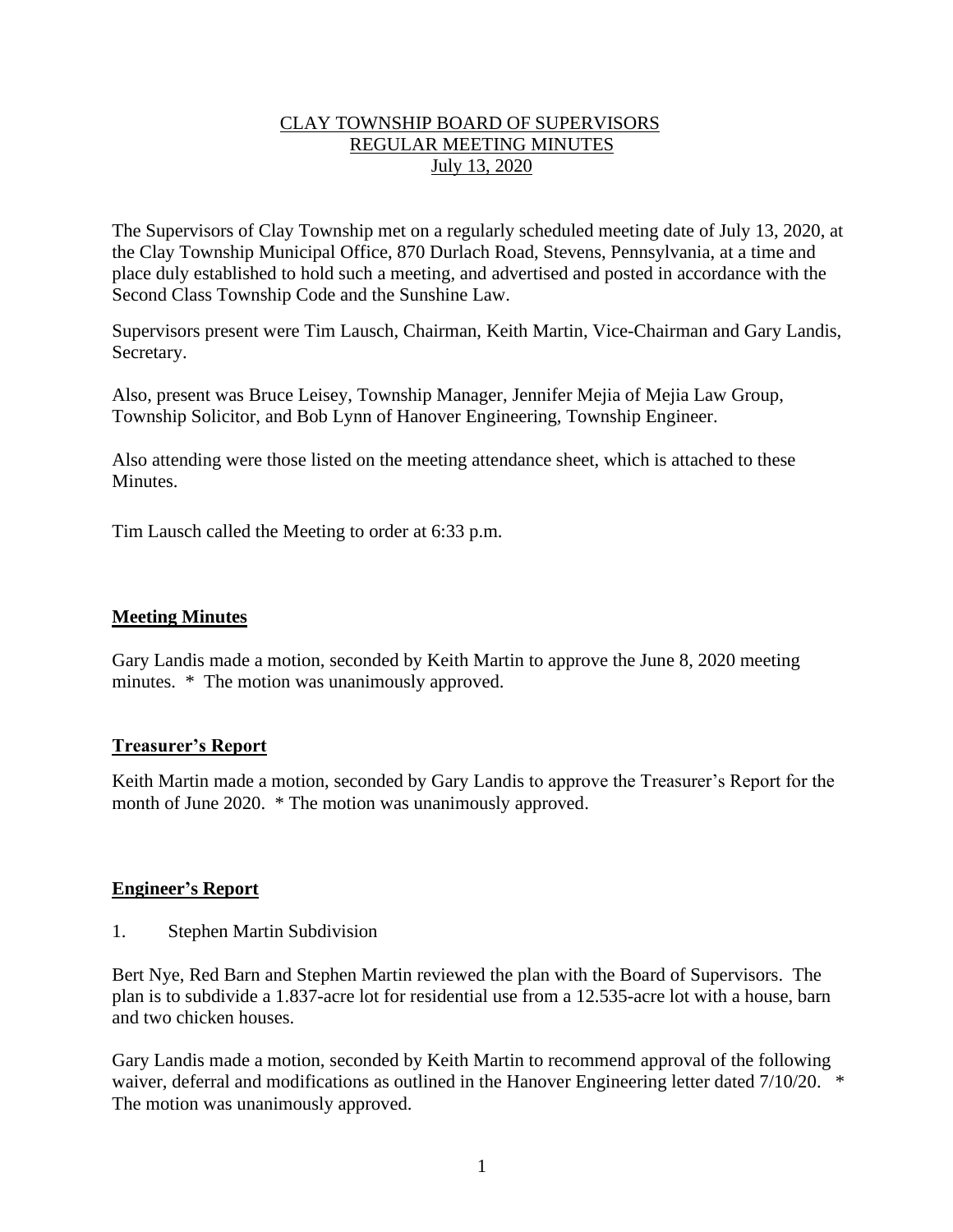# SALDO Section 303 – Preliminary Plan Submission

The applicant is requesting a waiver of Preliminary Plan submission requirements. The justification provided includes that the plan is limited to the subdivision and development of a single-family dwelling and the requirements of Preliminary Plan can be addressed with the Final Plan application.

# SALDO Section 602.K.3.b – Improvement of Existing Streets and Intersections

The applicant is requesting a deferral of the requirement to improve the existing street along the development frontage to meet the minimum width requirements. The justification provided includes that the development is limited to a single-family dwelling and no similar improvements or road configurations are provided in the area of the proposed development.

# SALDO Section 604.D.8 – All lots, except flag lots, shall maintain a width of not less than 2/3 of the minimum required lot width for the entire depth of the lot

The applicant is requesting a modification of this requirement to allow a narrower width at the rear of the property due to the irregular shape and agricultural use of the parent tract and based on the direction provided by the Clay Township Planning Commission. We note that the justification is not included in the Red Barn June 18, 2020 request letter but was verbally presented to the Clay Township Planning Commission and is included on the Plan Cover sheet for recording.

SWMO Section 11-302.A.2.c – Loading Ration of 5:1 for total drainage area to Stormwater Basin The applicant is requesting a modification to allow a loading ratio of 11:1 for the total drainage area to the basin. The justification provided includes that the requirements for the impervious area loading ratio is net; the majority of runoff flows overland through vegetated areas before entering the basin; and, the facility is proposed to be immediately stabilized when completed.

Keith Martin made a motion, seconded by Gary Landis to approve the plan contingent on compliance with the Hanover Engineering letter dated 7/10/20. \* The motion was unanimously approved.

# **Visitors**

1. Bernie Lynch, 10 Farmland Drive

Mr. Lynch stated vehicles in disrepair are still there and loud vulgar language is being used constantly. Mr. Lynch is demanding the Board of Supervisors to take action.

Keith Martin suggested that Mr. Lynch speak with the Police Chief on the load noise, burning and vehicle violations.

Township Staff is currently working on zoning issues at the property.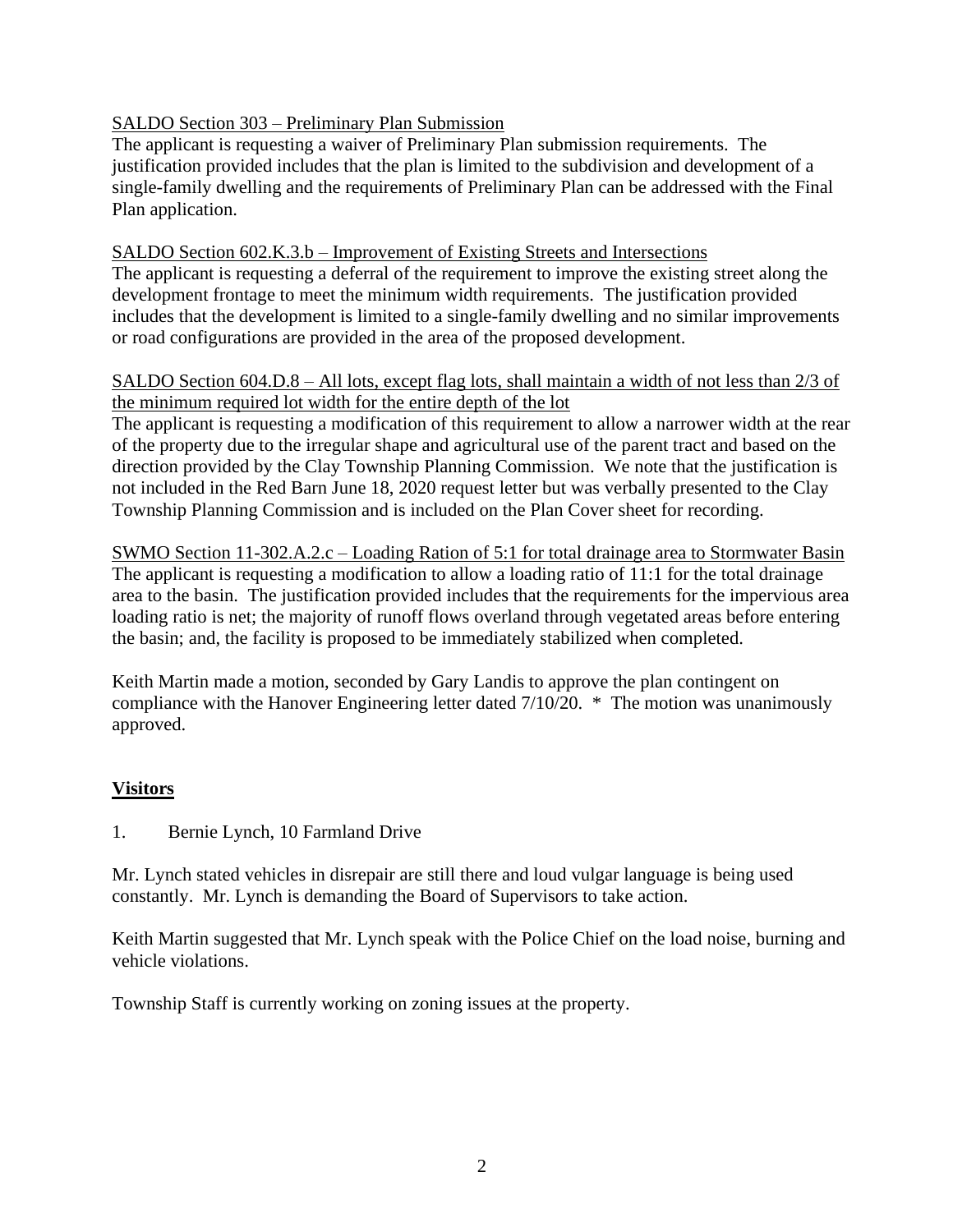# **Engineer's Report - Cont**

2. Home Towne Square Phase 4 – Escrow Release Request

Bob Lynn reviewed the escrow release request with the Board of Supervisors.

Keith Martin made a motion, seconded by Gary Landis to approve an escrow release in the amount of \$685,581.41, retaining a balance of \$194,204.21 on the Letter of Credit. \* The motion was approved unanimously.

3. Acknowledgment of SB 841 Time Extensions

After review, Gary Landis made a motion, seconded by Keith Martin to acknowledge time extensions to August 18, 2020 as mandated by SB 841 for Marlin Martin and Blue Bell Mobile Home Park plans. \* The motion was approved unanimously.

4. Wood Corner Properties, LLC – Approve Escrow Amount and Legal Agreements

After review, Gary Landis made a motion, seconded by Keith Martin to approve and execute the Land Development Agreement, Stormwater Management Agreement, MOU, Drainage Easement and Escrow Letter of Credit in the amount of \$1,063,999.00. \* The motion was approved unanimously.

5. Correspondence on Lime Rock Road Bridge Weight Limit Reduction

Bruce Leisey informed the Board of Supervisors an interim inspection was performed on June 2, 2020. The current load weight limit was reduced to 20 tons and the combination limit was reduced to 24 tons. The posted signs were updated, and Emergency Services were notified.

Bruce Leisey and Bob Lynn will meet with neighboring property owners regarding the required change.

## **Monthly Reports**

1. Zoning Monthly Report

Tom Zorbaugh reviewed his report with the Board of Supervisors.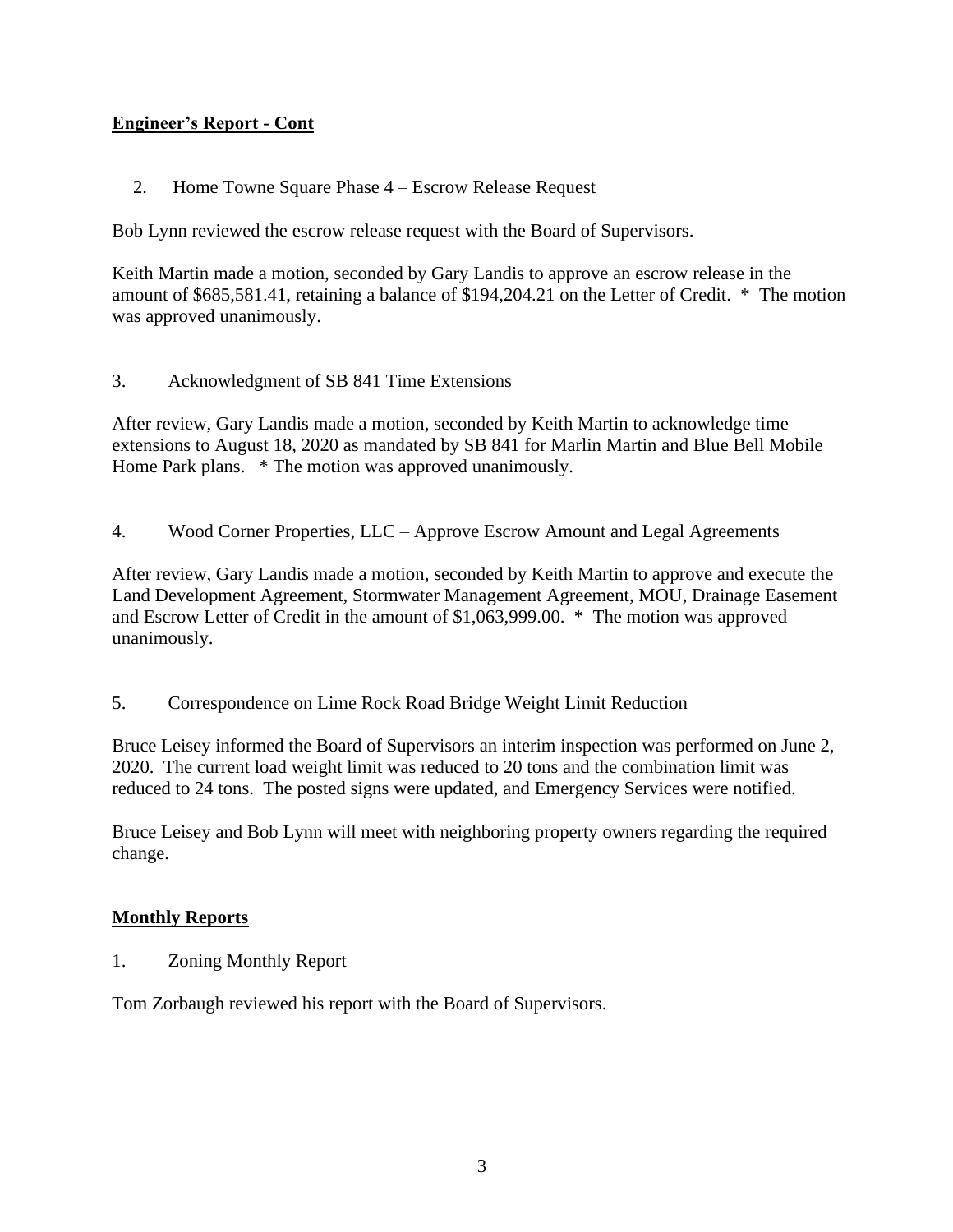# **Old Business**

1. Park Opening

Bruce Leisey reviewed the park pavilion and bathroom opening with the Board of Supervisors.

After discussion, Keith Martin made a motion, seconded by Gary Landis to re-open the family bathroom at Snyder #2 pavilion from 8:00 AM – 8:00 PM. A notice will be posted that the bathroom is cleaned Monday, Wednesday and Friday. The other park bathrooms will only be open when there is a park rental. Pavilions will be available to rent one day per weekend and will be cleaned prior to rental. \* The motion was unanimously approved.

2. Update on Sewer I&I Project

Bob Lynn informed the Board of Supervisors that the contractor has completed the noted repairs except the pipe joint offset repair coupling. Bob noted that many of the repairs did not require the anticipated labor and materials.

3. Approve 2020-2021 Municipal Snow Removal Contract

Keith Martin made a motion, seconded by Gary Landis to approve and execute the 2020-2021 Municipal Snow Removal Contract in the amount of \$18,209.84. \* The motion was unanimously approved.

4. Execute Declaration of Reduced Sanitary Sewer Isolation Distance

After review, Gary Landis made a motion, seconded by Keith Martin to approve and execute the Declaration of Reduced Sanitary Sewer Isolation Distance for the property located at 355 W Girl Scout Road. \* The motion was unanimously approved.

5. Correspondence from PA DEP

Bruce Leisey reviewed the correspondence from PA DEP dated 6/25/20 with the Board of Supervisors.

Township Staff is in the process of submitting the requested information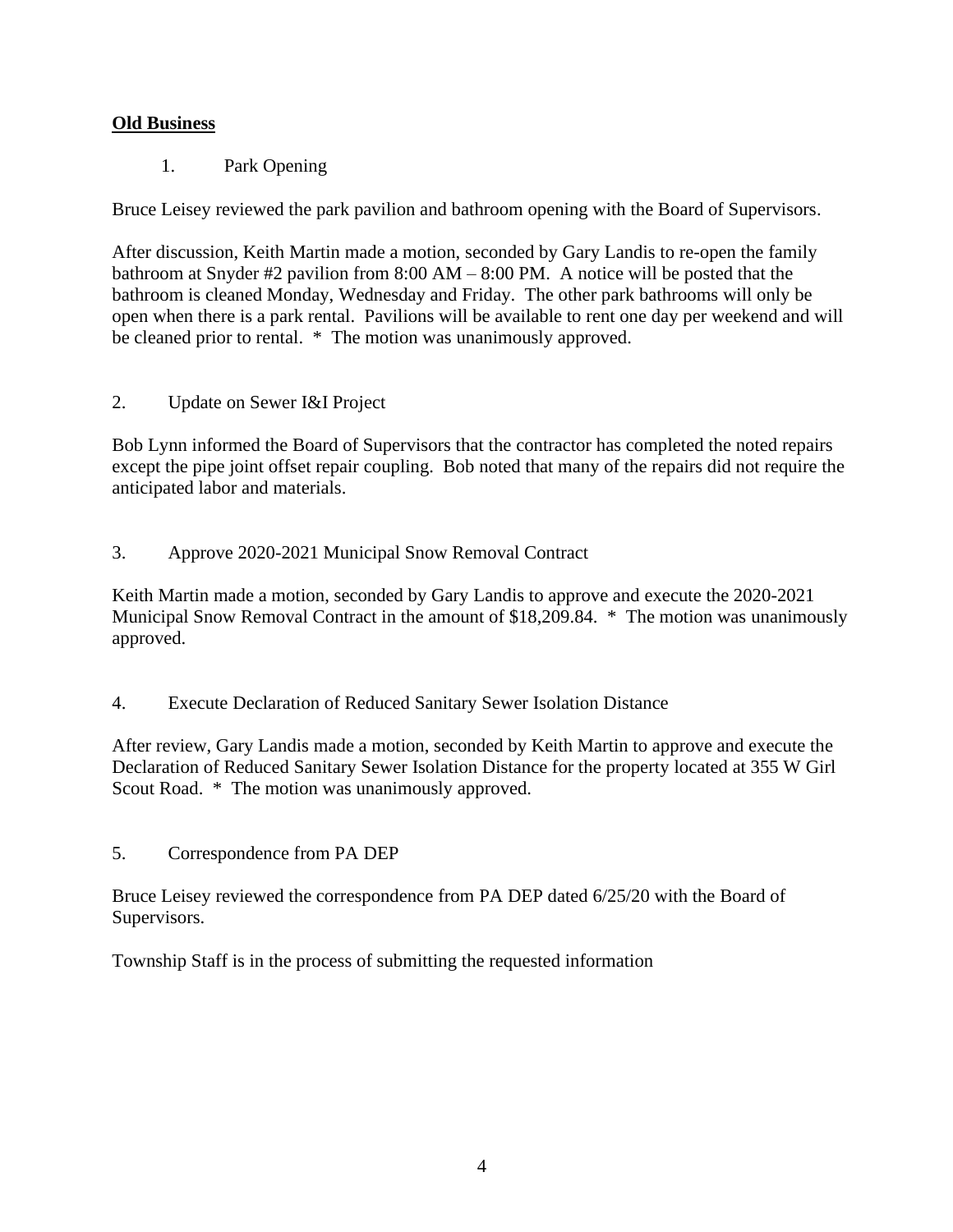# **New Business**

1. Schedule 2019 Audit Meeting

After discussion, Keith Martin made a motion, seconded by Gary Landis to approve advertising of Audit Meeting for Thursday, July 30, 2020 at 7:00 PM. \* The motion was unanimously approved.

2. Review Phone System Maintenance Contract

After review, Gary Landis made a motion, seconded by Keith Martin to approve and execute the maintenance contract with E Comm Networks for maintenance on the phone system for 9/14/2020  $-9/13/2021$  in the amount of \$1,256.00. \* The motion was unanimously approved.

3. Approve Upgrade to Computer Network Server

After review, Keith Martin made a motion, seconded by Gary Landis to approve and execute the proposal to upgrade the domain controller and SQL Server in the amount of \$5,099.05. \* The motion was unanimously approved.

Keith Martin made a motion, seconded by Gary Landis to approve purchase a new desk top computer for the Township Manager not to exceed \$900.00. \* The motion was unanimously approved.

## 4. Township Manager Report

Bruce Leisey informed the Board of Supervisors that the proposal to replace the roof on Snyder #1 Pavilion will be made available to contractors. The options approved for proposal will be replace with ABM panel, replace with AB Seam Panel or replace with 35 Year Shingles. All options will include installation of Aluminum Fascia Covering.

## **Executive Session**

Keith Martin made a motion, seconded by Gary Landis to enter into Executive Session at 9:02 PM to discuss personnel issues related to COVID 19 and Contract negotiations with Ephrata Borough Authority. \* The motion was approved unanimously.

Gary Landis made a motion, seconded by Keith Martin to exit Executive Session at 10:45 PM. \* The motion was approved unanimously.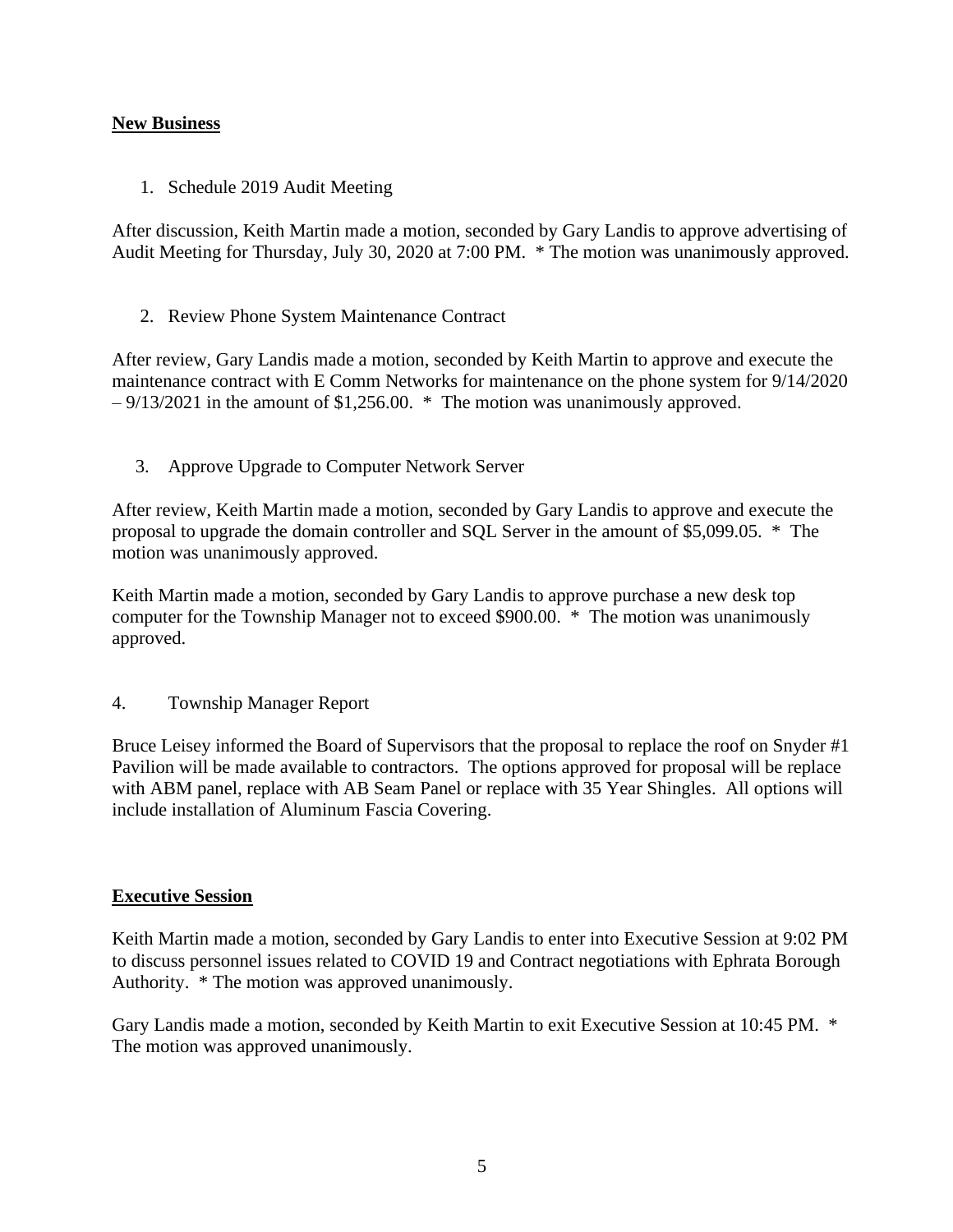It was decided the Board of Supervisors will institute daily temperature checks on all employees. Employees with a temperature will be sent home and will need to comply with CDC and Guidelines as per the Clay Township COVID 19 Policy. Township Department Heads will be responsible for the temperature testing of their staff daily and results will be forwarded to the Township Manager bi-weekly with time sheets.

#### **Bills to be Paid**

## General Fund

Keith Martin made a motion, seconded by Gary Landis, to approve the General Fund bills totaling \$47,040.63 for the month of June. \* The motion was approved unanimously.

#### Rec Fund

Keith Martin made a motion, seconded by Gary Landis, to approve the Recreation Fund bills totaling \$389.34 for the month of June. \* The motion was approved unanimously.

#### Sewer Fund

Keith Martin made a motion, seconded by Gary Landis, to approve the Sewer Fund bills totaling \$4,765.59 for the month of June. \* The motion was approved unanimously.

#### **Reports for the Month**

- 1. Chief of Police / Police Department
- 2. Fire Companies / Ambulance
- 3. Planning Commission Minutes
- 4. Solicitor's Report
- 5. Engineer's Report
- 6. Manager's Report
- 7. Road Master's Report
- 8. Zoning Officer's Report

#### **Adjournment**

Keith Martin made a motion, seconded by Gary Landis, to adjourn the meeting at